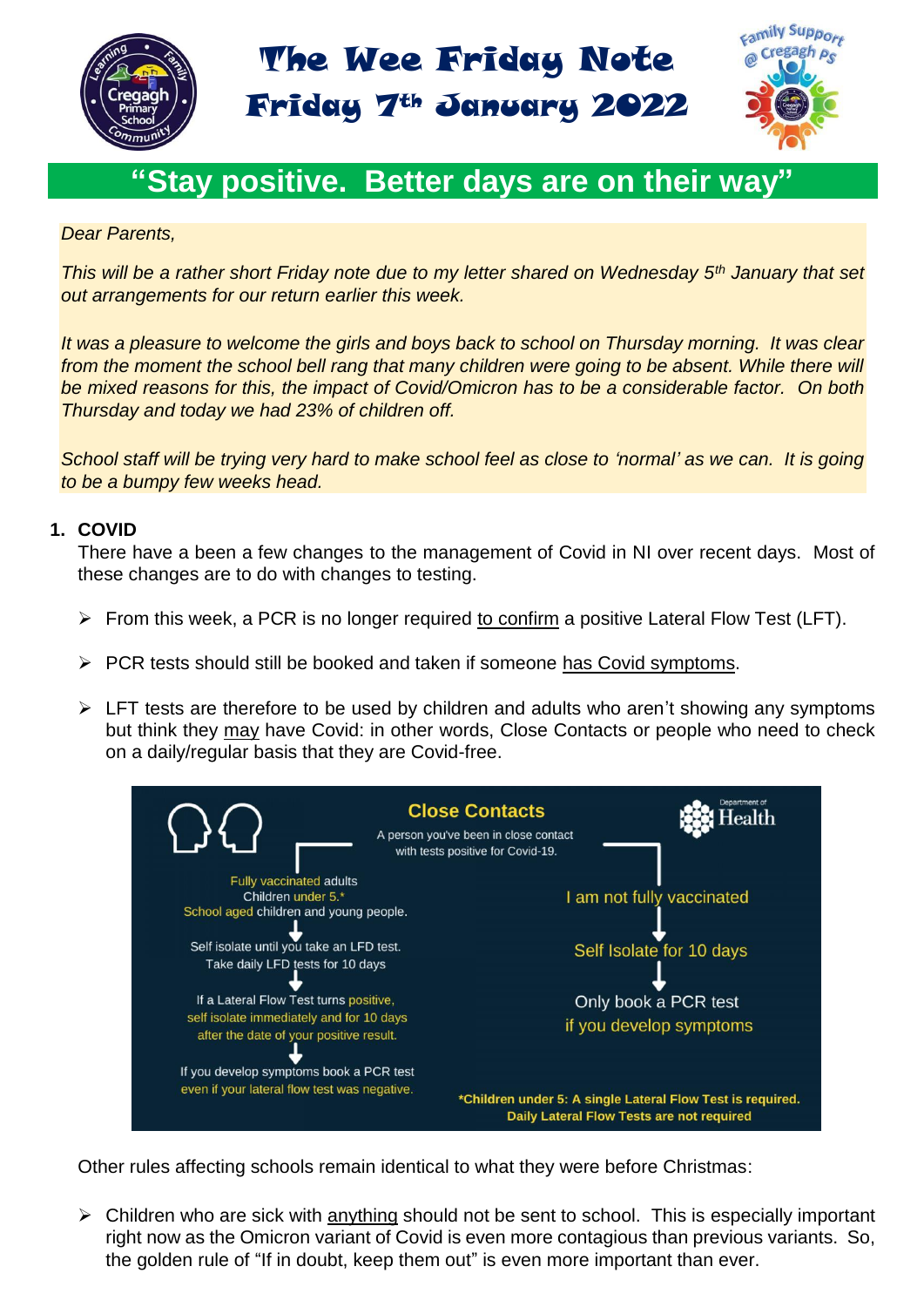- Therefore, I am strongly encouraging parents to keep children off school if they display **any** of the following 5 possible symptoms:
	- o Raised temperature above 37.8oC
	- o A persistent cough
	- o Loss of sense of taste or smell

Add to this list two additional symptoms common with Omicron:

- o Runny nose
- o Headache
- $\triangleright$  If your child has any of these 5 symptoms, you should still try and book a PCR test for them because they have possible symptoms.
- Until the worst of Omicron's impact has passed, parents need to help schools stay open by keeping potentially sick kids off; getting them tested when & how appropriately; and keep communicating with school about what's going on with their children.

# **2. Staying warm while at school**

Primary schools have very few mitigations at their disposal to help fight against Covid. One of the most important mitigations is to keep classrooms well ventilated by keeping their windows open – even though it's January. School's underfloor heating is on but it is still cool in classes for children and staff. Therefore, please make sure your children have enough layers of clothing on to keep themselves warm. A vest, a t-shirt worn under school polo shirts can make a real difference. Children may also wear a fleece or similar top over their school sweater if needed.

# **3. After-school clubs**

Obviously we are very restricted with what we can do by way of after-school clubs. We had reintroduced football after Halloween. However, we feel that due to the freezing cold January weather, the need to keep any mixing of classes outside it is wisest to postpone restarting football until after January; when hopefully the worst of Omicron will have passed. We look forward to restarting our full programme of co-curricular activities as soon as it is reasonably safe to do so: this will include things such as enlarging our Breakfast Club, Choir, Eco Club, Two2Three Waiting Club for P1s & P2s, hockey, Coding/Computer Club and many more besides.

# **4. School Fund**

Believe it or not, I try to ask parents for as little money as possible! Over the last two years, Cregagh Primary has had very little opportunities to raise any additional school funds. I would be very grateful if any families who haven't already paid School Fund do so whenever possible (I understand it may not be possible this month; so soon after Christmas). School will also be planning a few sponsored fund-raising events for pupils to participate in in the spring term.

# **DATES FOR YOUR DIARY**

| Monday 14 <sup>th</sup> to<br>Friday 18th February                | Half-term holiday (5 school days)          |
|-------------------------------------------------------------------|--------------------------------------------|
| Thursday 17 <sup>th</sup> March                                   | St. Patrick's Day. School closed           |
| Friday 18 <sup>th</sup> March                                     | School holiday (1 school day)              |
| Friday 8 <sup>th</sup> April                                      | Spring Term ends. School closes at 12 noon |
| Monday 11 <sup>th</sup> April to<br>Friday 22 <sup>nd</sup> April | Easter holiday (10 school days)            |
| Monday 25 <sup>th</sup> April                                     | Summer term begins                         |